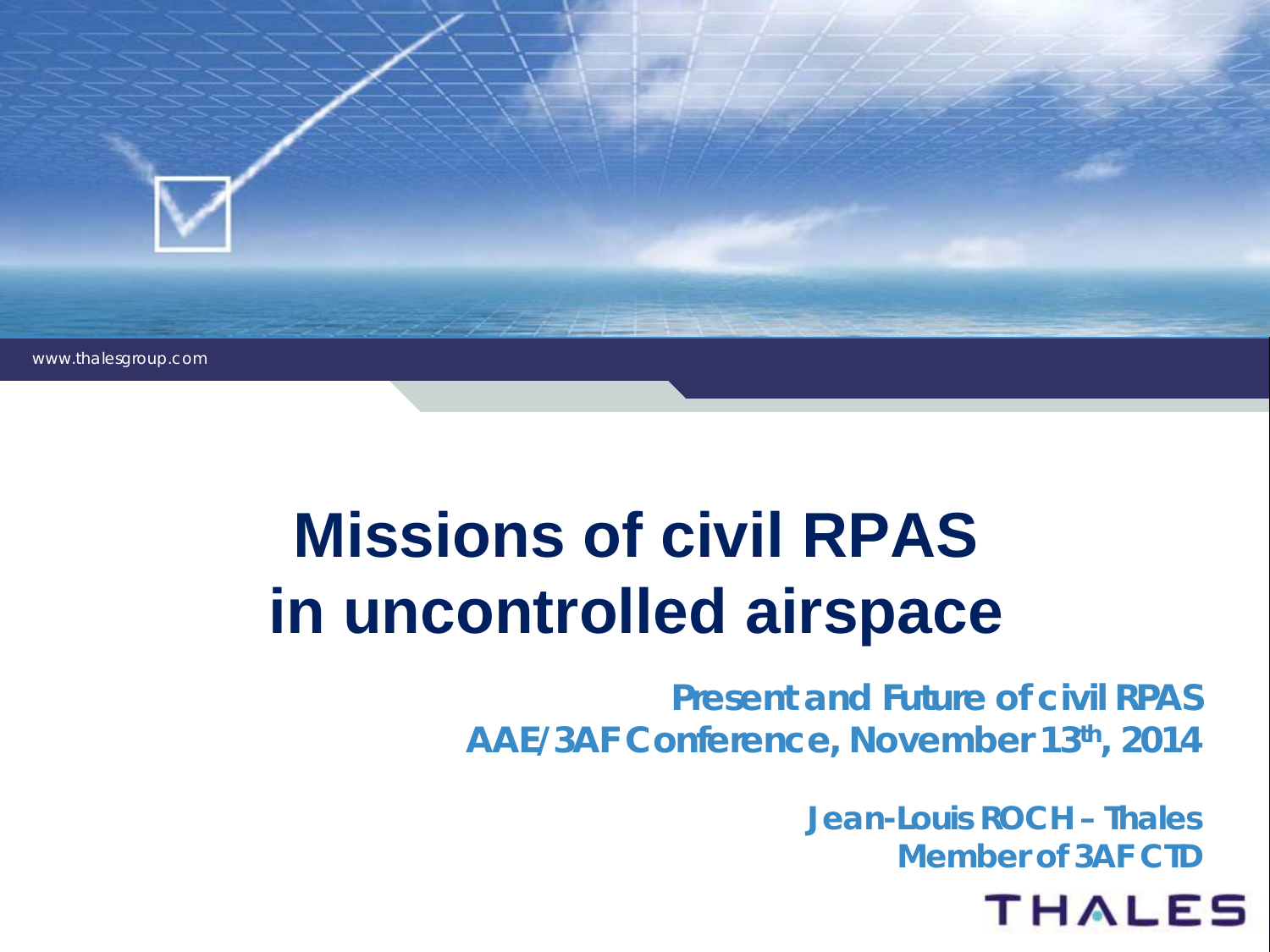- General principles
- RPAS missions in uncontrolled airspace
- Major associated risks
- Risk mitigation and potential solutions
- ◆ Conclusions

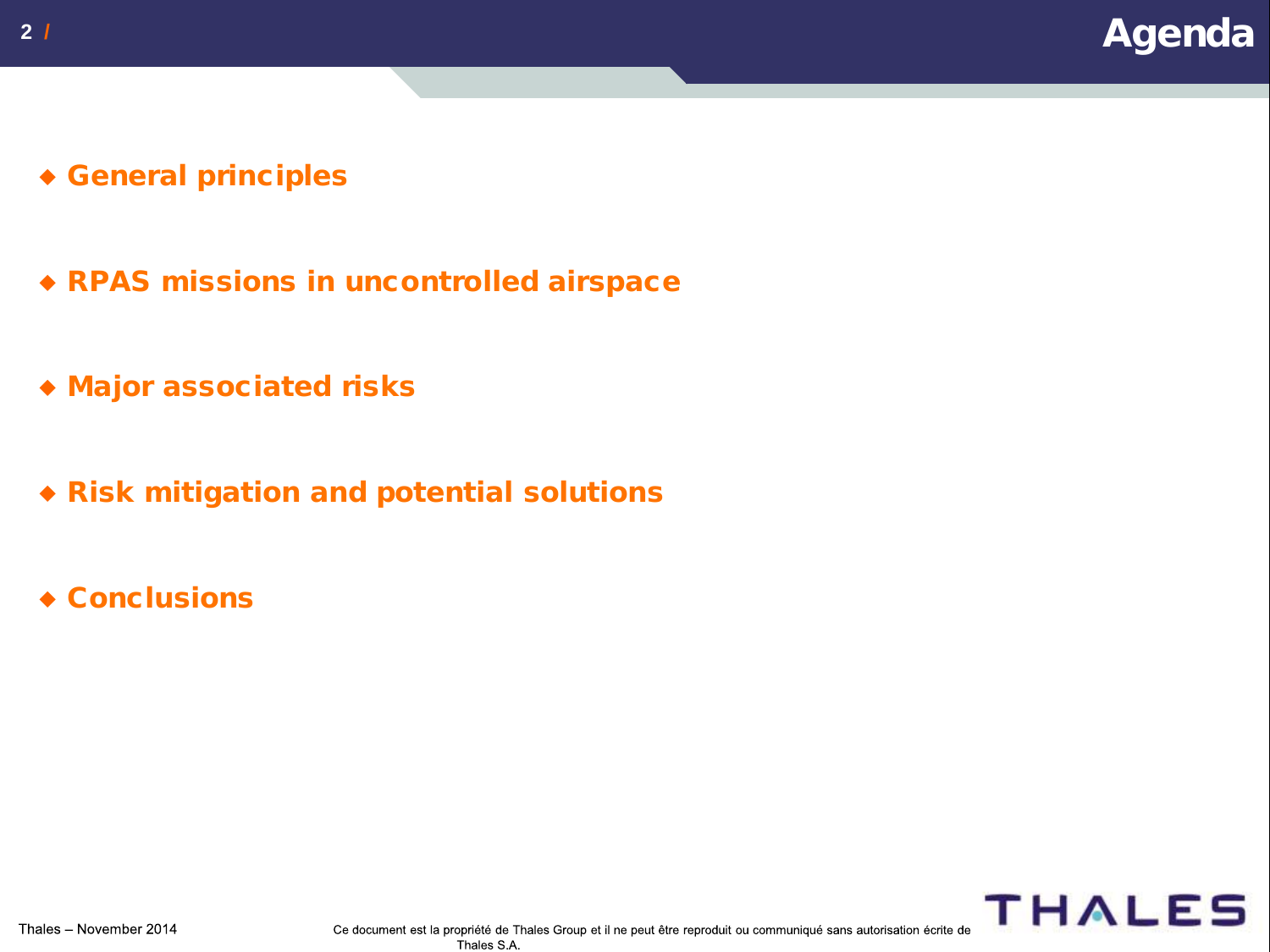### **3 / RPAS missions in uncontrolled airspace**

- Uncontrolled airspace
	- **Means Classes F (exceptional in Europe) and G in current classification**
	- **Class G starts from ground and is up to 3000 ft throughout Europe, outside TMAs**



### Air Traffic Control Services

- **No ATC in Class G. Air Traffic Control cannot be responsible for Separation.**
- **If the RPAS is not taking off from or landing to an airport, no ATC support is available for T-O and Landing (most of the accidents in General Aviation occur at take-off and landing)**
- **Either in VFR/IFR or in BVLOS, the tele-pilot on the ground has no possibility to acquire potential dangers by direct vision: other aircraft, terrain, obstacles, bad weather, etc…**

**>** RPAS flight in uncontrolled airspace is a critical challenge for safety

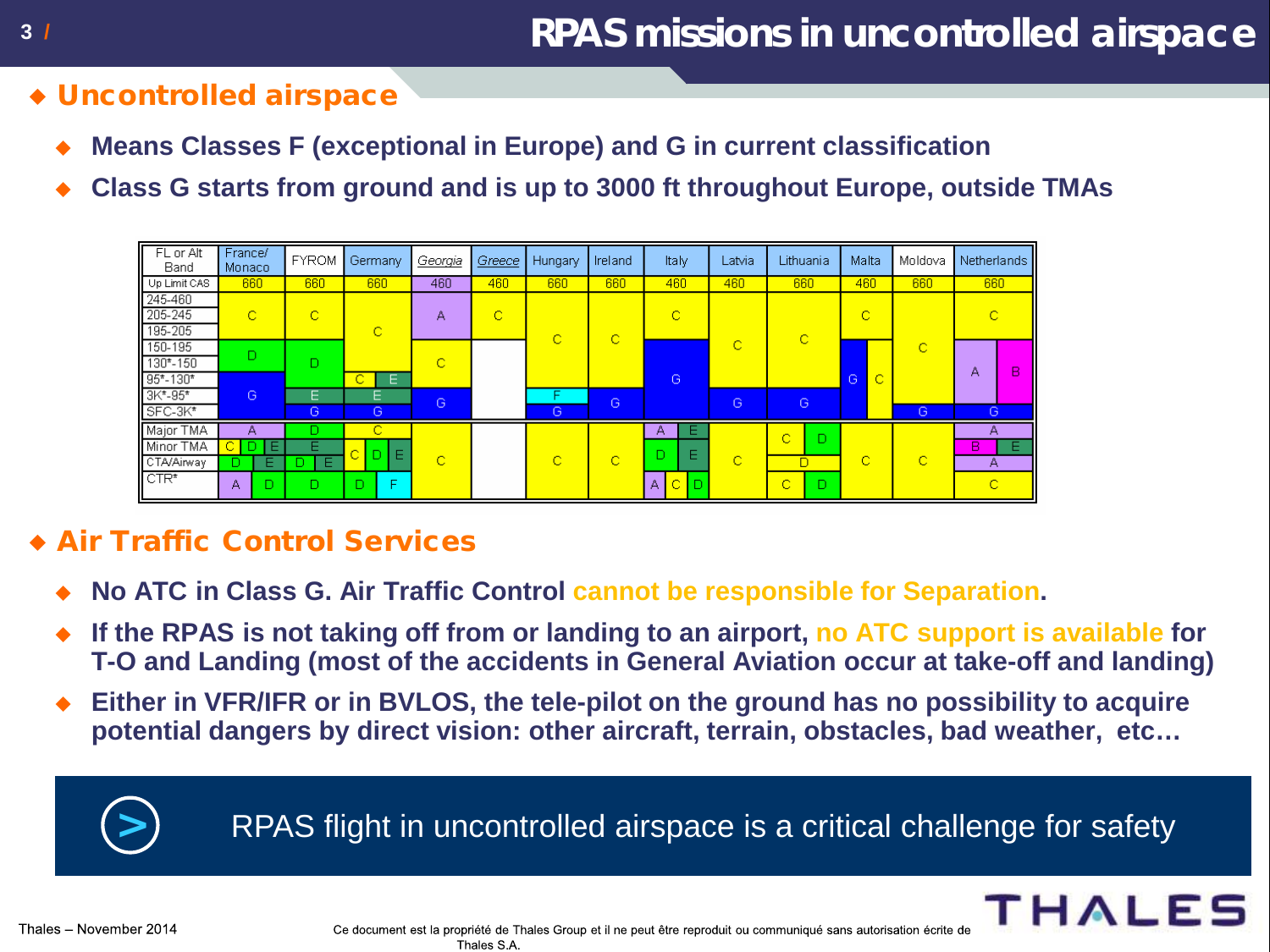### **4 / Examples of civil RPAS missions**

**Potential Class G missions, in BVLOS , VLL (< 500 ft)**

- Aerial photography
- Surveillance of buildings
- Police, surveillance of road traffic …
- Surveillance of long linear infrastructures
	- **Pipe-lines and gas ducts**
	- **Power lines and rail tracks**
- Support to agricultural activities
- Support to fishing
- Detection of pollution at sea
- Telecommunication relay
- Surveillance of industrial facilities
- Surveillance of forests and wild life
- Transport of freight
- Etc …





Ce document est la propriété de Thales Group et il ne peut être reproduit ou communiqué sans autorisation écrite de Thales S.A.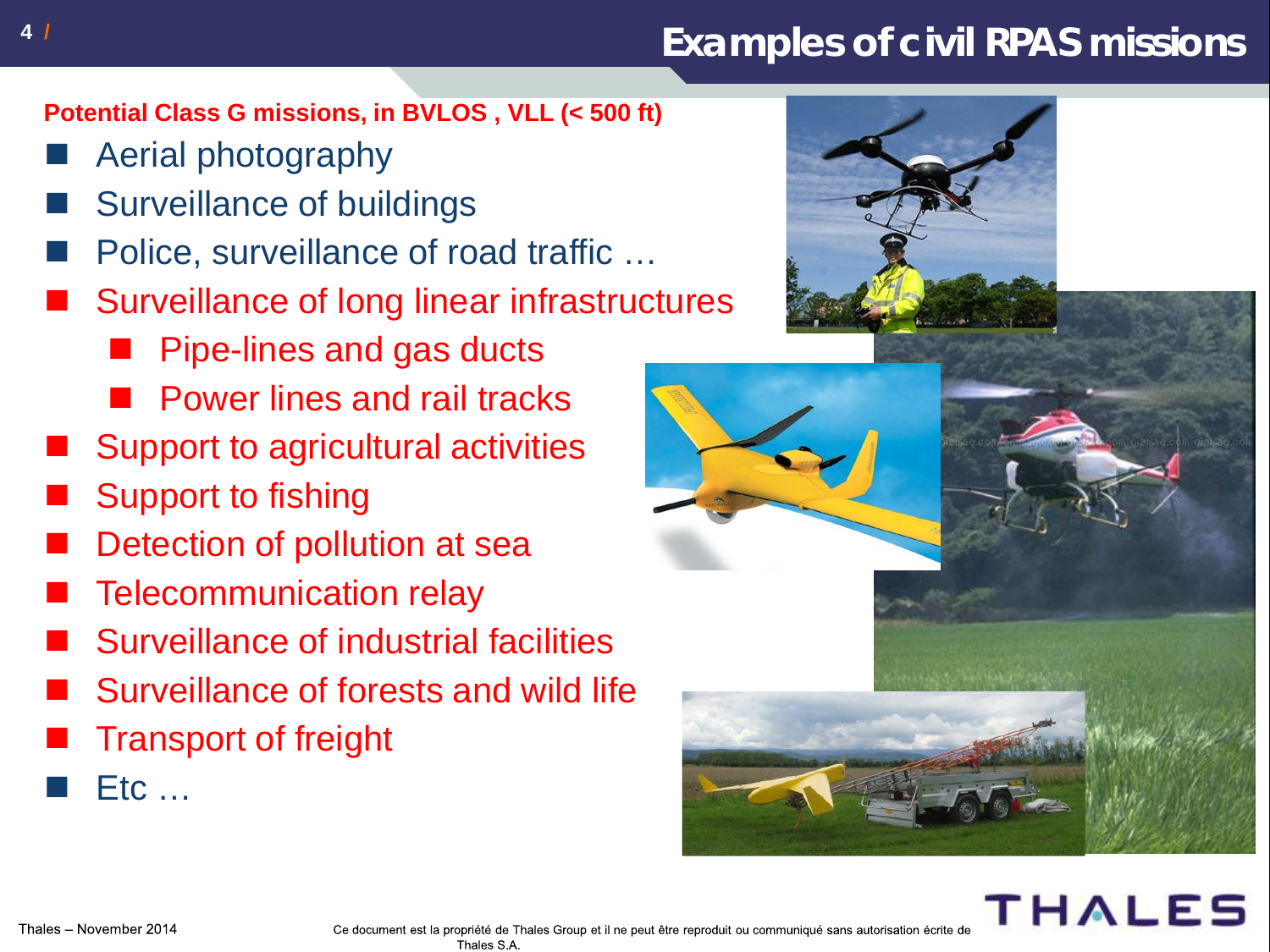### **5 / Typical Mission profile**

- **Take-Off and climb**
	- **Manual (if very light) or catapult launched**
	- **Automatic T-O from runway for bigger RPAS**
	- **Climb phase can be either much shorter or longer than in manned aviation**

#### **En-route**

- **Variable transit to/from operational area**
- **VLL or Class G IFR/VFR at different altitudes**
- **In general, return to same point for landing**
- **Mission on operational area**
	- **Specific profile depending on mission:**
	- **Variable altitudes subject to points of interests for the specific performed mission**
- **Automatic Landing**
	- **Rugged landing for very light and rotorcraft**
	- **Parachutes, airbags or nets for medium**
	- **Runway for bigger air vehicles**



#### Manned Aviation (Air Transport)



#### RPAS specific operationnal mission

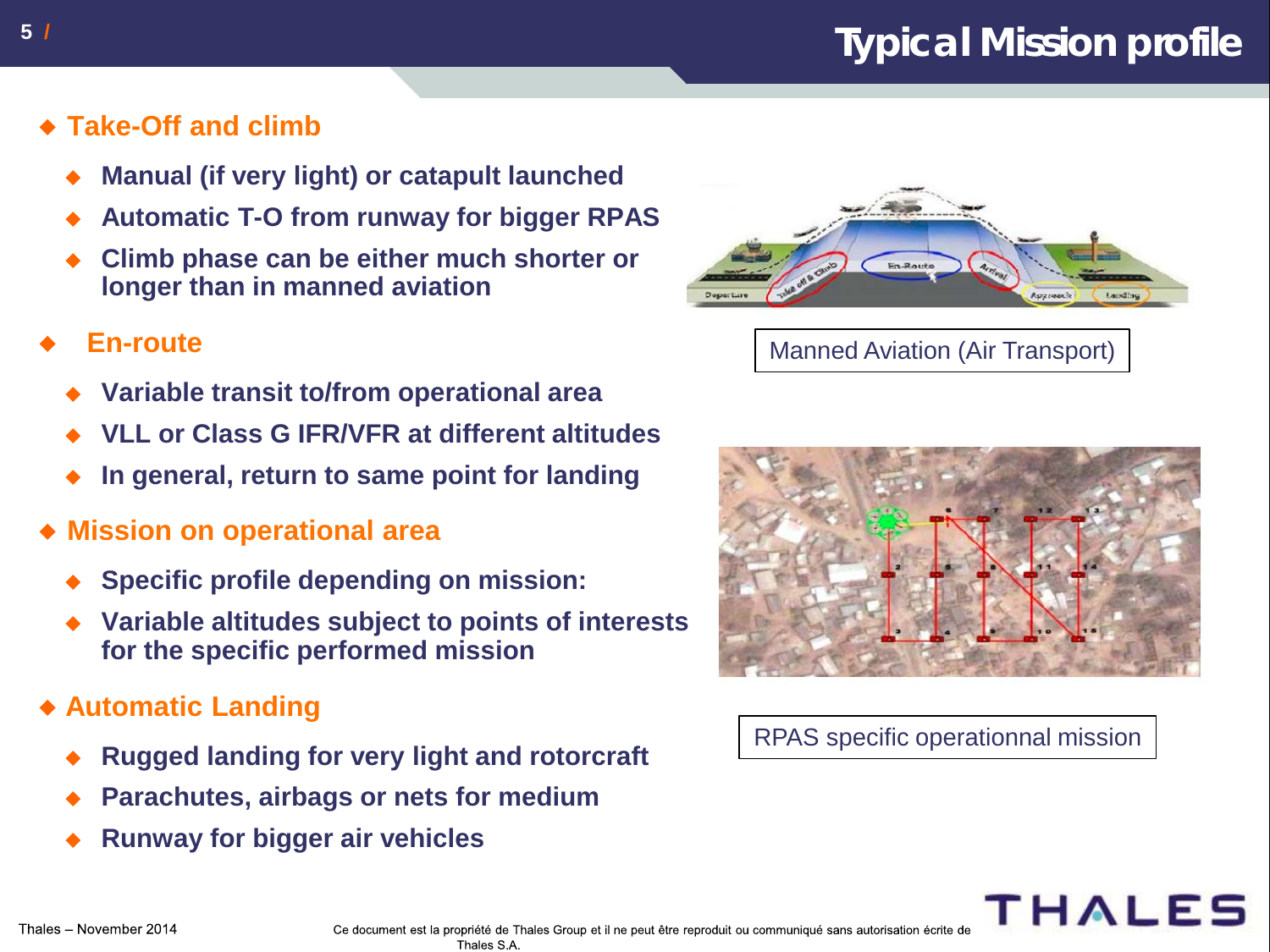- Collision with another aircraft Risk for other airspace users
	- **Beyond line of sight and without any support from ATC, the operating pilot has** *no possibility to see and avoid* **a conflicting intruder and is not separated from other aircraft**
	- **At VLL, traffics are scarce but helicopters, parachutes, gliders, ULM can be met**
	- **At higher altitude general aviation and gliders can be met at any altitude within Class G**
	- **Take-off and Landing can be secured if local ATC from/to an airport but can be hazardous outside airport areas**
	- **The risk exists for any phase of flight and for any RPAS size or configuration (FW or RW)**
	- **A collision with another airspace user could have catastrophic consequences for the other user, even with a light RPAS.**

#### Collision with ground or ground obstacles – Risk for overflown population

- **Many ground obstacles can be found at very low altitude: buildings, poles, wires, cranes, ground hazards etc…**
- **A collision with the ground could highly endanger people and/or affect the integrity of goods**
- **Beyond line of sight and without any support from ATC (Uncontrolled Airspace), the operating pilot has no possibility to** *see and avoid* **an obstacle or the ground**
- **The risk exists for any RPAS, but potential consequences increase with RPAS mass and velocity**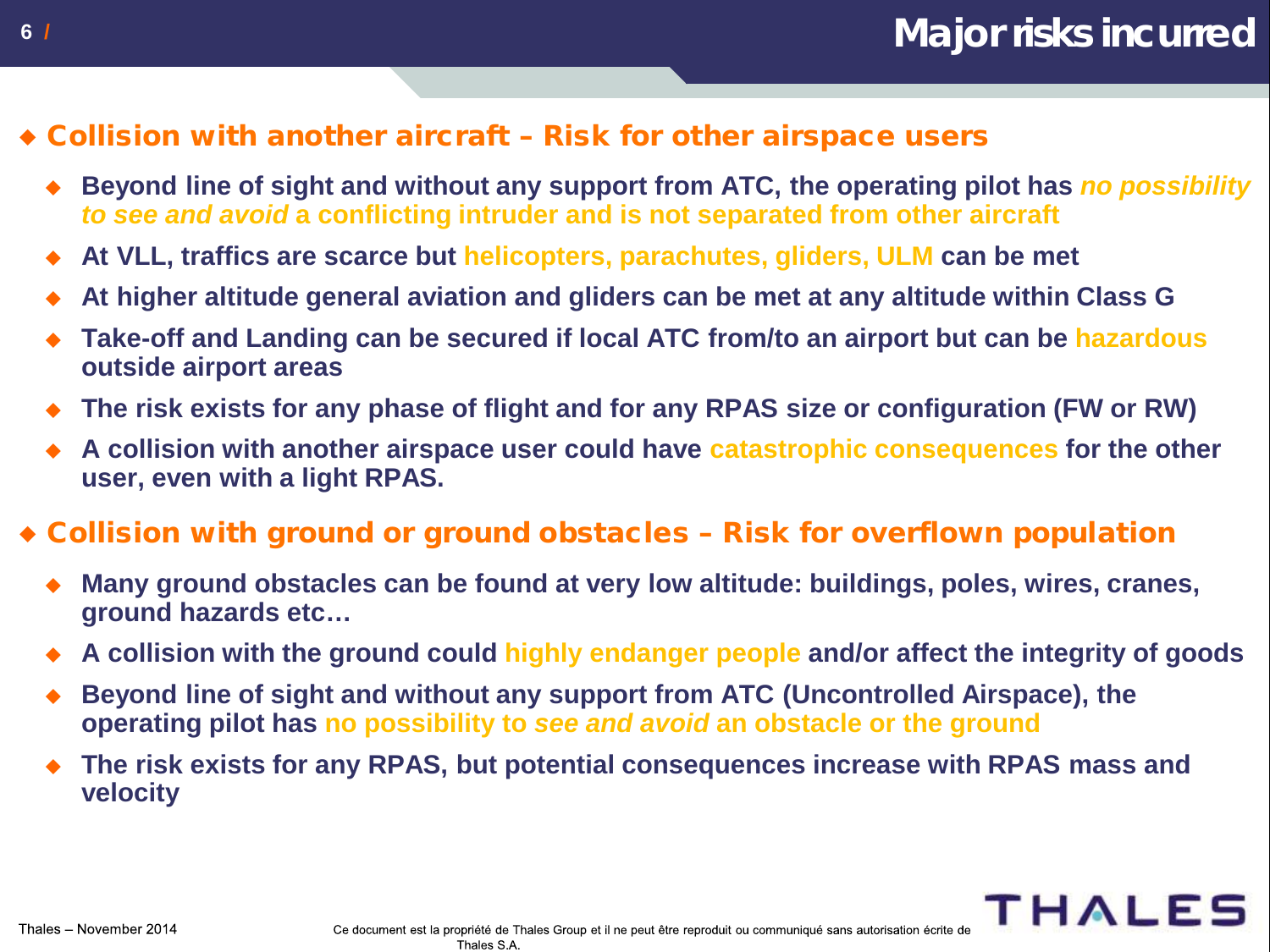#### Loss of Data Link

- **Loss of Data Link is an intrinsic risk for all RPAS, but it can particularly affect safety when flying in uncontrolled airspace and beyond visual line of sight, at any altitude**
- **Whatever the mitigations brought to previously mentioned major risks, a loss of data link, even temporary, can dramatically deteriorate the situation:**
	- **o** Situation awareness from the RPAS pilot on the ground can be altered or suppressed
	- **o** Mitigation actions and commands from the RPAS pilot may not be possible
- **This could in particular impact the RPAS capacity to avoid an uncontrolled crash**

### System failures

- **System failures can be detrimental to any RPAS safety, e.g. engine deficiencies, loss of electrical or hydraulic power, loss of navigation information, etc…**
- **The risk is increased in uncontrolled airspace if such failures affect the performance of the RPAS system at low altitude, or the equipment which will be used to mitigate major risks e.g.** *Detect and Avoid, RPAS position,* **vehicle altitude, distance to obstacles, etc…**
- **RPAS health status must be known by the pilot to mitigate a possible system failure**

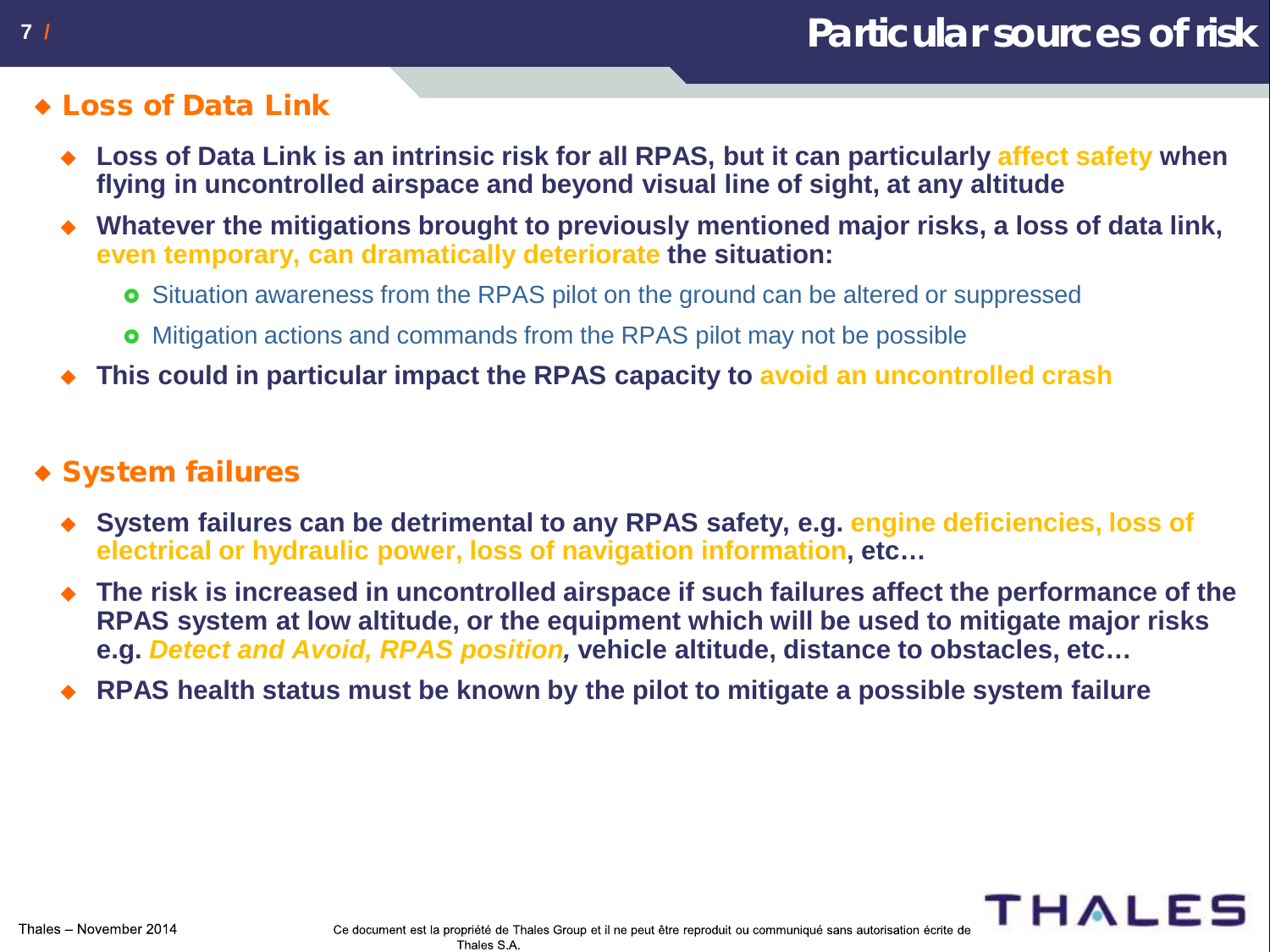### **8 / Potential collision with another airspace user**

#### Detect & Avoid

- **For RPAS, See & Avoid (Detect & Avoid) is replaced by Detect & Avoid**
- **Sensors, computers and (potentially) actuators are used to replace pilot's senses, decision making and (potentially) action to avoid as far as possible a possible collision**
- **Avoidance manoeuvre can be made at long / medium term ("traffic avoidance", or "self separation") and at short / very short term ("collision avoidance")**





**Aviation Habitée** "Voir & Eviter" "See & Avoid"



Unmanned Aircraft Systems "Détecter & Eviter" "Sense & Avoid" "Detect & Avoid"

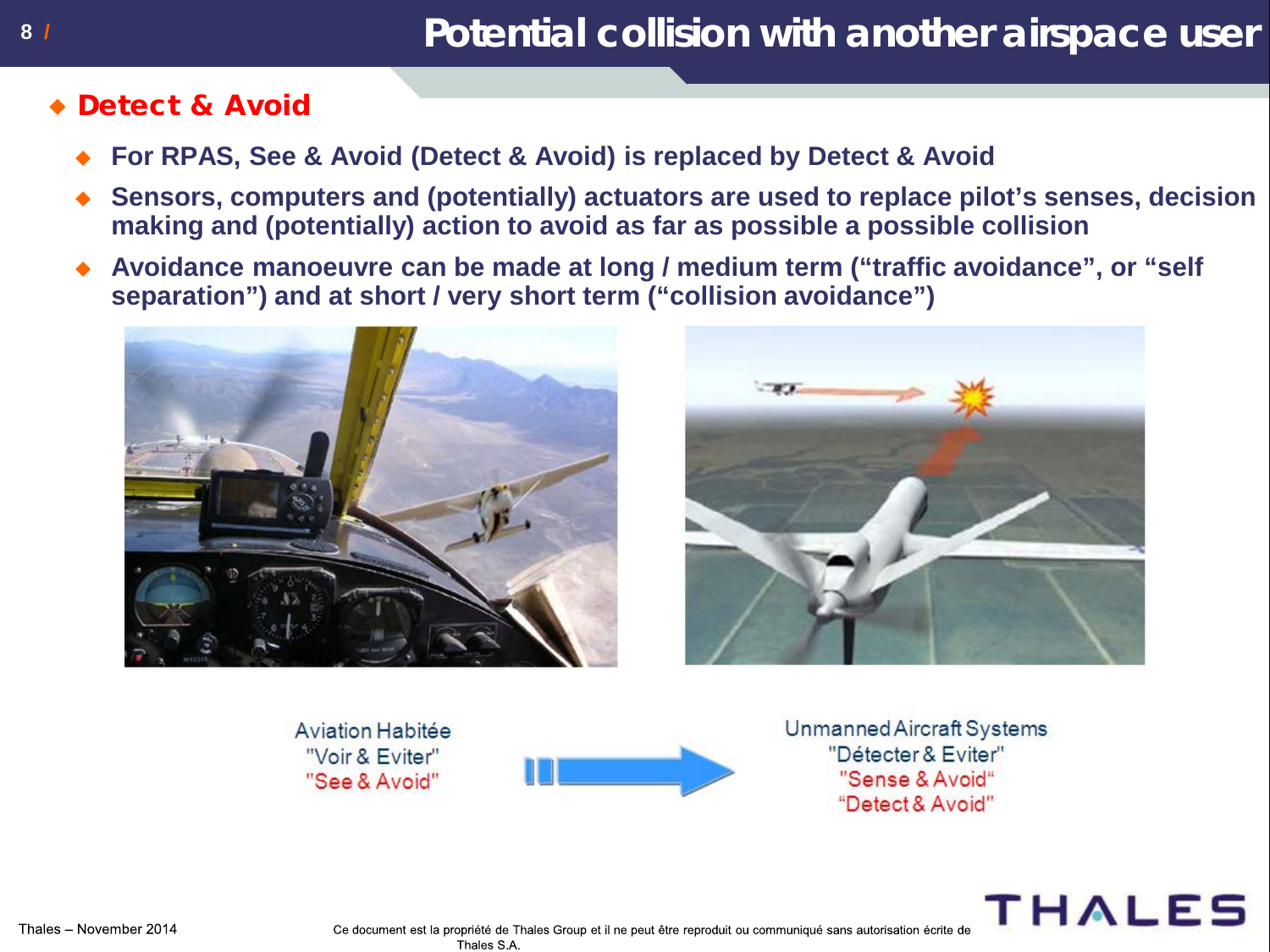### **9 / Airborne Based Detect And Avoid**

- **All sensors and computers are aboard: detection, avoidance decision and execution are performed by on-board system**
- **Compatible with both cooperative (Transponder or ADS-B OUT equipped) and noncooperative intruders, a necessity particularly in Class G**
- **Potential sensors**

Transponder interrogator EO/IR sensors<br>
Cooperative ADS-B IN receiver, FLARM **DESET AND SET ARE A REALLY SET AND SET A** POSA radar





THALE

 **The pilot and the ATC can be permanently informed of the situation, prediction of the avoidance manoeuvre is permanently sent to the pilot who can decide to overtake the system. If no pilot action prevents it, the avoidance manoeuvre is automatically executed before the collision is deemed inevitable ("last ditch manoeuvre")**

#### **Advantages:**

- **o** Pilot and ATC possible interventions as far as possible
- **o** No time lag to execute manoeuvres
- **o** Resistant to Data Link loss
- Current status: many investigations in the world for a future technology
	- **In the US: FAA/RTCA, NASA, DoD …**
	- **In Europe: EUROCAE WG 73, MIDCAS, ASTRAEA**
		- **o** Future developments to define standards and to miniaturize technology
	- **The topic should be included in the future SESAR 2020 R&D**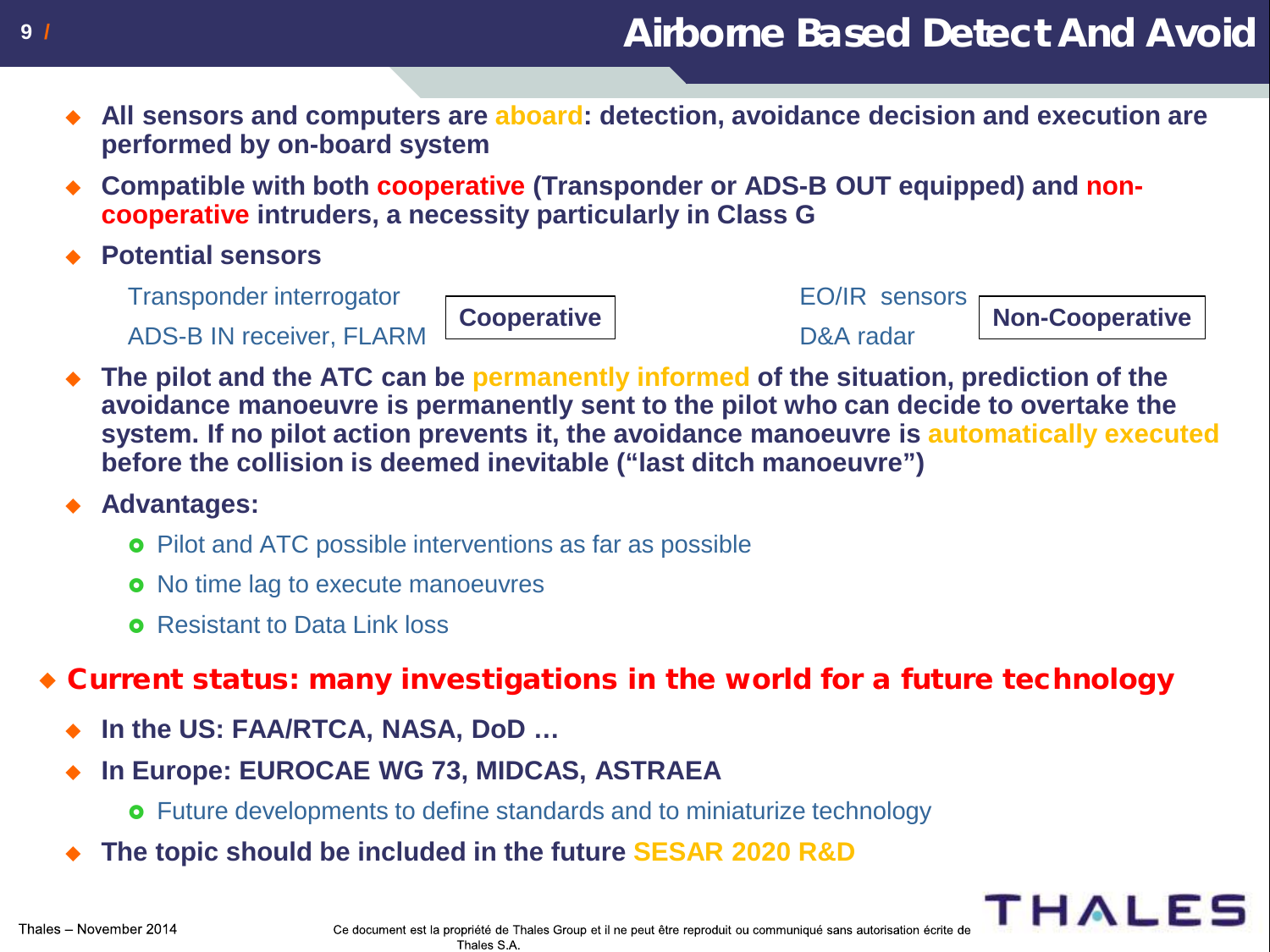### **10 / MIDCAS, the European answer**

**MID-air Collision Avoidance System**





**Basis for a standard Generic system study Extended simulation Real flight tests**



**DCA** 



Ce document est la propriété de Thales Group et il ne peut être reproduit ou communiqué sans autorisation écrite de Thales S.A.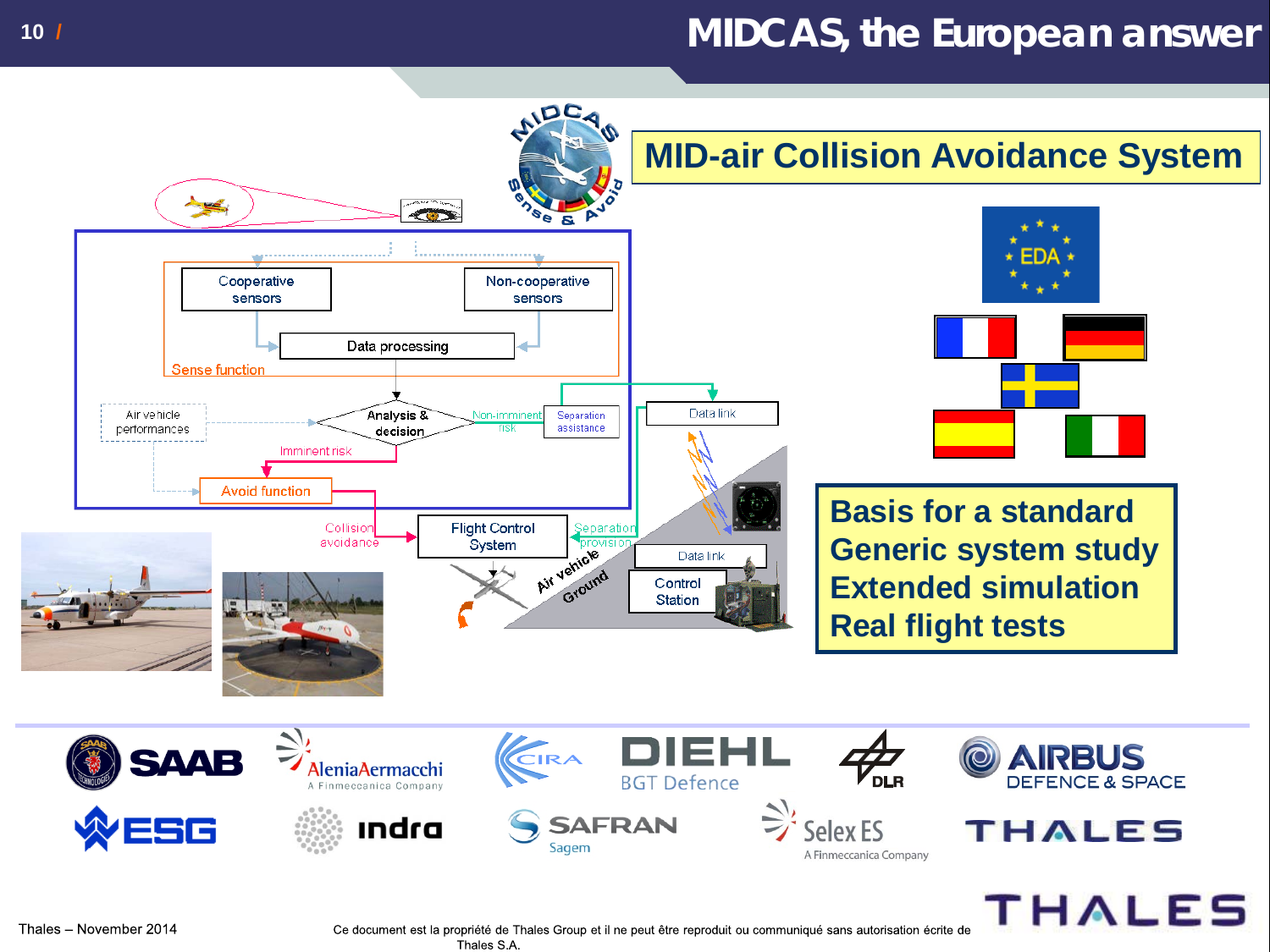### **11 / Other means of mitigation**

HAIFS

### ACAS II (T-CAS II)

- **Current Collision Avoidance "safety net" in civil aviation, but**
	- **o** Not initially designed for RPAS performances
	- **o** Limited to manoeuvres in the vertical plan
	- **o** Usable only with cooperative intruders
- **Particularly efficient when explicitly coordinated with the other aircraft, not necessarily the case in Class G**
- Ground Based D&A
	- **A network of ground radars is sending information to the pilot to detect and avoid a potential collision**
	- **Under investigation in some countries (Ge, SW, US in particular …)**
	- **Advantages:**
		- **o** No on-board system, particularly applicable to small RPAS
		- **o** Use of existing infrastructures
	- **Drawbacks:**
		- **o** Sensitive to data link loss
		- **o** Overland system

### RPAS detectability

 **A reverse necessity for the RPAS to be detected by other aircraft (visual and electromagnetic means), with the aim to reduce as far as possible other users equipment**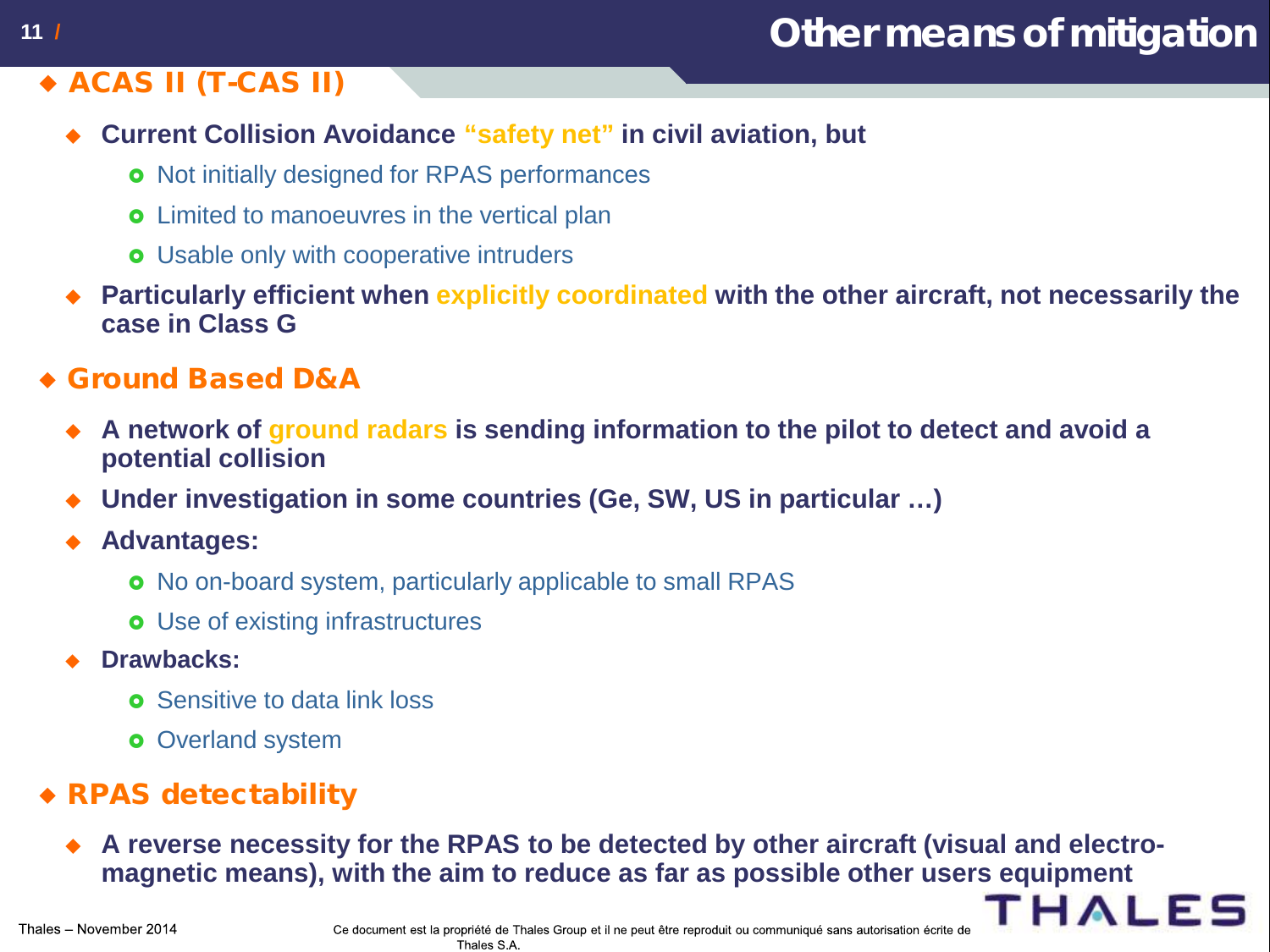- Ground and ground obstacle avoidance
	- **Now taken into consideration for RPAS, in particular for VLL flights**
	- **Regulation can limit flights over specified densities of population**
- Currently used systems in civil aviation Adaptation to RPAS
	- **Terrain Avoidance Warning Systems (TAWS) are based on embedded geographic information processed by a specific software**
	- **The avionics functionality is contained on a single PCB**
	- **Such devices do not currently include all the information relevant information for RPAS flight: a more detailed data base needs to be developed to incorporate all details useful for an RPAS flight at very low level**
		- **o** Main issue is the update of such data base according to daily evolutions: works, crane installed, etc…

#### Current status

- **In Europe, EUROCAE WG-73 has started to elaborate a standard for civil RPAS**
- **The topic should be included in the future SESAR 2020 R&D**

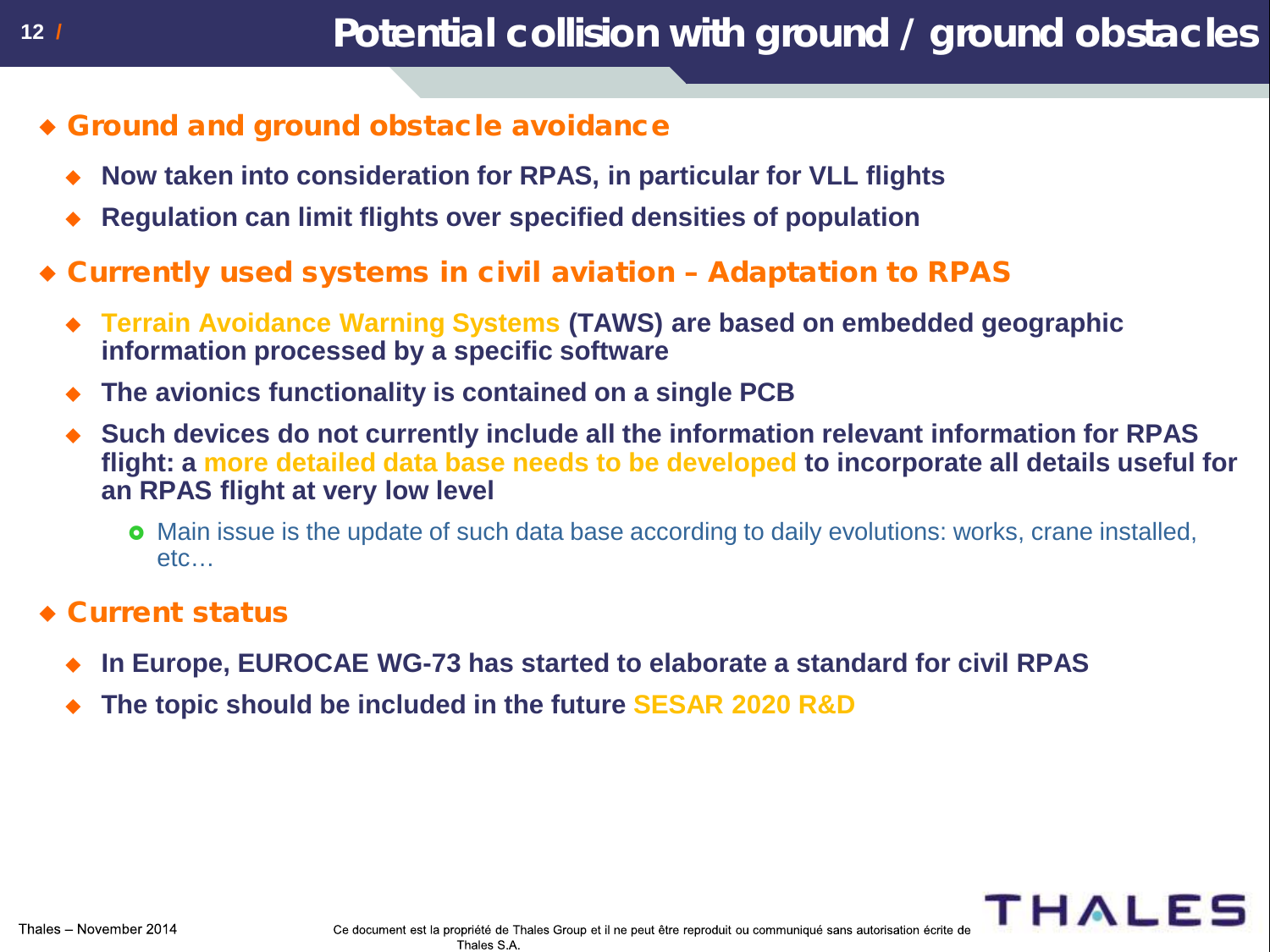### **13 / Prevention of system failures**

### System Failure analysis

- **A failure analysis needs to be performed at system level in order to determine** 
	- **o** All potential failure modes and their impact on safety
	- **o** All potential degraded modes
	- All possible mitigations e.g. duplication of functional chains, targets of equipment reliability, etc…
- **Certified systems designed so as to meet safety requirements**
- **Adequate safety targets need urgently to be defined, as a too high requirement could kill any economic perspective**



#### Software Development Costs

### Data Link specific protection

- **Prevention of data link loss is part of such analysis, with specific measures**
- **Use of internationally recognized protected radio-frequency bands for C2**
- **Use of integrity protocols**
- **Duplication of physical Data Link equipment**
- **Redundancy between C2 and Mission**

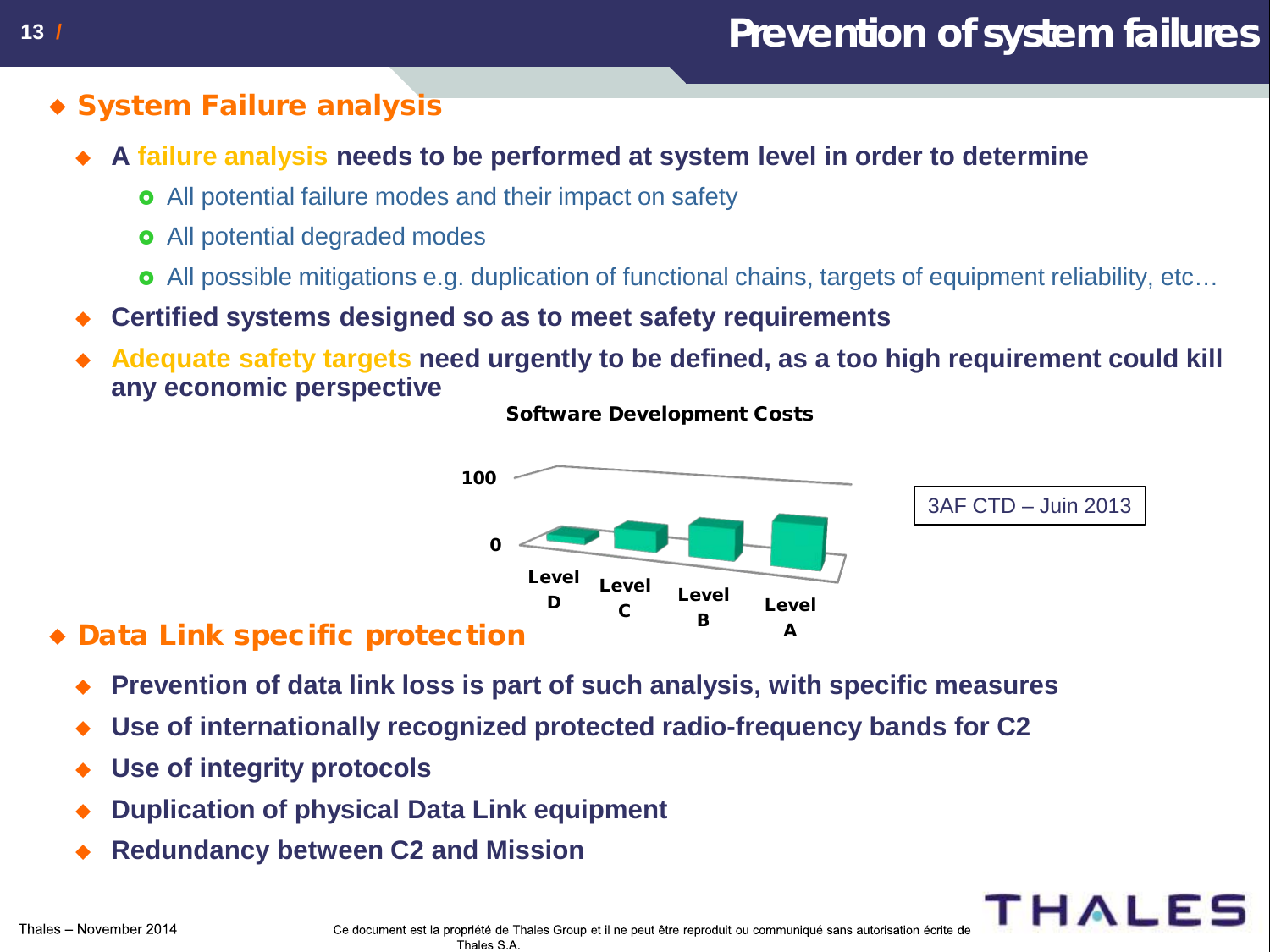- **RPAS flight in uncontrolled airspace and outside airport is one of the most risky configurations**
- **However, many potential RPAS missions are embracing such a mission**
- **Major risks are collision with another airspace user and collision with ground / ground obstacle which might endanger population and goods on the ground**
- **Air collision avoidance technology is under investigation in many parts of the world and particularly in Europe with the MIDCAS project**
- **Ground based technology can be an interesting answer for small RPAS over land**
- **Standardization and technology miniaturization should enable innovation and adequate solutions to fly RPAS soon in uncontrolled airspace**
- **Other risks can be mitigated by using and adapting validated aviation processes and technologies, but with adequate and reasonable safety targets**





Ce document est la propriété de Thales Group et il ne peut être reproduit ou communiqué sans autorisation écrite de Thales S.A.